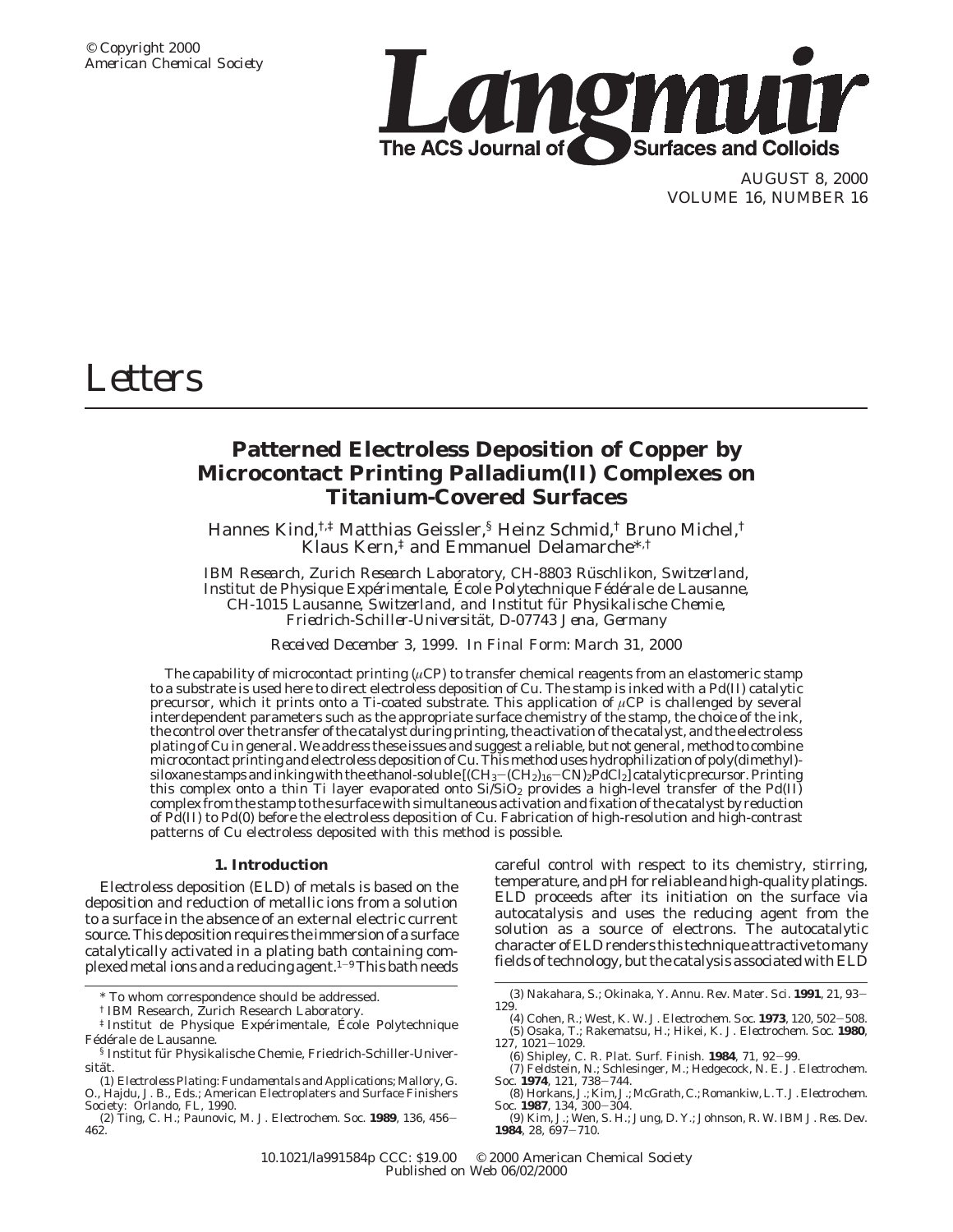and the absence of a directly measurable control like a current to control or monitor this reaction makes its application difficult. Many parameters can affect the ELD of metals, such as the density of the catalyst and its degree of activity on the surface, the adhesion of the deposit to the substrate, and the composition and conditions of the plating bath. Understanding the chemical reactions in ELD requires insight into the chemical and physical state of the catalytic interface, which can only be addressed using a restrictive scope of instrumentation.<sup>10</sup> Exploration of which parameters are significant and how they contribute to the observed effects can be cumbersome, in particular when ELD is sought to metallize only a subset of a substrate because contrast and accuracy of the metallized patterns are additional concerns.

ELD is nevertheless a remarkable method to metallize substrates selectively. It is proving increasingly useful in semiconductor and packaging technologies, for example. A major requirement prior to performing ELD is the seed (the placement and activation of the catalyst on the surface) and its selectivity: the catalyst must be confined to certain regions of the substrate and be completely absent from adjacent regions. This can be achieved either by selective deactivation of a catalytically active substrate or by the selective activation of a nonreactive surface. Several approaches that seek to create catalytic patterns with high activity and contrast have been explored. They include photopatterning of pretreated substrates combined with the deposition of metal films, $11-14$  selective modification of catalyst-binding monolayers,<sup>15-17</sup> and microcontact printing ( $\mu$ CP) of a catalyst onto substrates.<sup>18,19</sup>

In this article, we explore various problems encountered when *µ*CP20-<sup>24</sup> provides the catalytic pattern on the substrate. Briefly, *µ*CP uses here a patterned and inked elastomeric stamp to print a catalytic precursor (a Pd(II) complex) as a pattern onto a substrate, Figure 1. A chemical reaction between the Pd(II) from the ink and Ti evaporated onto the substrate prior to the print creates the Pd(0) catalytic pattern. Deposition of Cu follows from the immersion of the printed substrate into a Cu plating bath. We suggest that hydrophilization of the stamp before inking, the use of a molecular Pd(II)-based catalyst which is soluble and stable in ethanol, and precoating substrates

- (10) Kind, H.; Bittner, A. M.; Cavalleri, O.; Kern, K. *J. Phys. Chem. <sup>B</sup>* **<sup>1998</sup>**, *<sup>102</sup>*, 7582-7589.
- (11) O'Sullivan, E. J.; Schrott, A. G.; Paunovic, M.; Sambucetti, C. J.; Marino, J. R.; Baily, P. J.; Kaja, S.; Semkow, K. W. *IBM J. Res. Dev.* **<sup>1998</sup>**, *<sup>42</sup>*, 607-620.
- (12) Shacham-Diamand, Y. *J. Micromech. Microeng.* **<sup>1991</sup>**, *<sup>1</sup>*, 66- 72.
- (13) Cho, J. S.; Kang, H. K.; Wong, S. S.; Shacham-Diamond, Y. *MRS Bull.* **<sup>1993</sup>**, June, 31-38.
- (14) Chen, M.-S.; Brandow, S. L.; Dulcey, C. S.; Dressick, W. J.; Taylor, G. N.; Bohland, J. F.; Georger, J. H., Jr.; Pavelchek, E. K.; Calvert, J.
- M. *J. Electrochem. Soc.* **<sup>1999</sup>**, *<sup>146</sup>*, 1421-1430. (15) Dressick, W. J.; Dulcey, C. S.; Georger, J. H.; Calvert, J. M.
- *Chem. Mater.* **<sup>1993</sup>**, *<sup>5</sup>*, 148-150. (16) Dressick, W. J.; Dulcey, C. S.; Georger, J. H.; Calabrese, G. S.; Calvert, J. M. *J. Electrochem. Soc.* **<sup>1994</sup>**, *<sup>141</sup>*, 210-220.
- (17) Potochnik, S. J.; Pehrsson, P. E.; Hsu, D. S. Y.; Calvert, J. M. *Langmuir* **<sup>1995</sup>**, *<sup>11</sup>*, 1841-1845.
- (18) Hidber, P. C.; Helbig, W.; Kim, E.; Whitesides, G. M. *Langmuir* **<sup>1996</sup>**, *<sup>12</sup>*, 1375-1380.
- (19) Hidber, P. C.; Nealey, P. F.; Helbig W.; Whitesides, G. M. *Langmuir* **<sup>1996</sup>**, *<sup>12</sup>*, 5209-5215.
- (20) Kumar, A.; Whitesides, G. M. *Appl. Phys. Lett.* **<sup>1993</sup>**, *<sup>63</sup>*, 2002- 2004.
- (21) Xia, Y.; Whitesides, G. M. *Angew. Chem., Int. Ed.* **1998**, *37*, <sup>550</sup>-575.
- (22) Biebuyck, H. A.; Whitesides, G. M. *Langmuir* **<sup>1994</sup>**, *<sup>10</sup>*, 2790- 2793.
- (23) Jeon, N. L.; Nuzzo, R. G.; Xia, Y.; Mrksich, M.; Whitesides, G. M. *Langmuir* **<sup>1995</sup>**, *<sup>11</sup>*, 3024-3026.
- (24) Bernard, A.; Delamarche, E.; Schmid, H.; Michel, B.; Bosshard, H. R.; Biebuyck, H. A. *Langmuir* **<sup>1998</sup>**, *<sup>14</sup>*, 2225-2229.



**Figure 1.** Procedure for selective electroless deposition of Cu by microcontact printing Pd-based catalytic precursors onto a Ti-coated silicon wafer. A PDMS stamp is first hydrophilized with an oxygen plasma and stored in deionized water if not used immediately. The stamp is then inked with a solution of Pd(II) catalytic precursors in ethanol. Microcontact printing the Pd complexes onto a freshly Ti-coated substrate immobilizes and activates the catalyst onto the substrate. Cu electroless deposition proceeds by immersion of the printed substrate in the Cu plating bath.

with a thin layer of Ti provide a reliable method of using *µ*CP to pattern substrates with Cu in the micrometer and submicrometer scales using ELD.

### **2. Experimental Section**

**2.1. Formation of Stamps and Substrates.** Unpatterned poly(dimethylsiloxane) (PDMS) stamps were prepared from Sylgard 184 (Dow Corning, Midland MI), dispensed with an automatic mixer/dispenser (DOPAG MICRO-MIX E, Cham, Switzerland), and cured for at least 12 h at 60 °C on a flat polystyrene surface (Petri dish, Falcon 1001 & 1013, Becton Dickinson Labware, NJ).25 Patterned stamps were prepared similarly to flat stamps but cured on masters prepared by contact photolithography using Novalac resist and fluorinated with a monolayer of  $(1,1,2,2,$ -tetrahydroperfluorodecyl)trichlorosilane (ABCR, Karlsruhe, Germany). Stamps with high-resolution features (<500 nm) were molded using commercially available copolymers from ABCR and fluorinated masters prepared by electronbeam(e-beam)lithographyonasilicon-on-insulator(SOI) wafer.26 Both types of stamps had a thickness of <sup>∼</sup>4-5 mm. We used an  $O<sub>2</sub>$  plasma treatment of the stamps (oxygen pressure ∼0.8 Torr, load coil power ∼100 W, 15 s; Technics Plasma 100E, Florence, KY) to render their surface hydrophilic prior to inking. Hydrophilized stamps were used immediately or stored in deionized water. Ti-covered substrates were prepared by e-beam evaporation of Ti (99.99%, Johnson Mattey) onto  $Si/SiO<sub>2</sub>$  wafers (Siltronix, Neuchaˆtel, Switzerland) and glass microscope slides at a pressure of  $\sim$ 2 × 10<sup>-7</sup> Torr and a rate of  $\sim$ 0.01 nm s<sup>-1</sup>. All Ti substrates were used within 1 h after the evaporation of Ti to limit aging effects by oxidation and contamination of the Ti on subsequent printing and plating steps.

<sup>(25)</sup> Delamarche, E.; Schmid, H.; Michel, B.; Biebuyck, H.*Adv. Mater.* **<sup>1997</sup>**, *<sup>9</sup>*, 741-746. (26) Schmid, H.; Michel B. *Macromolecules*, in press.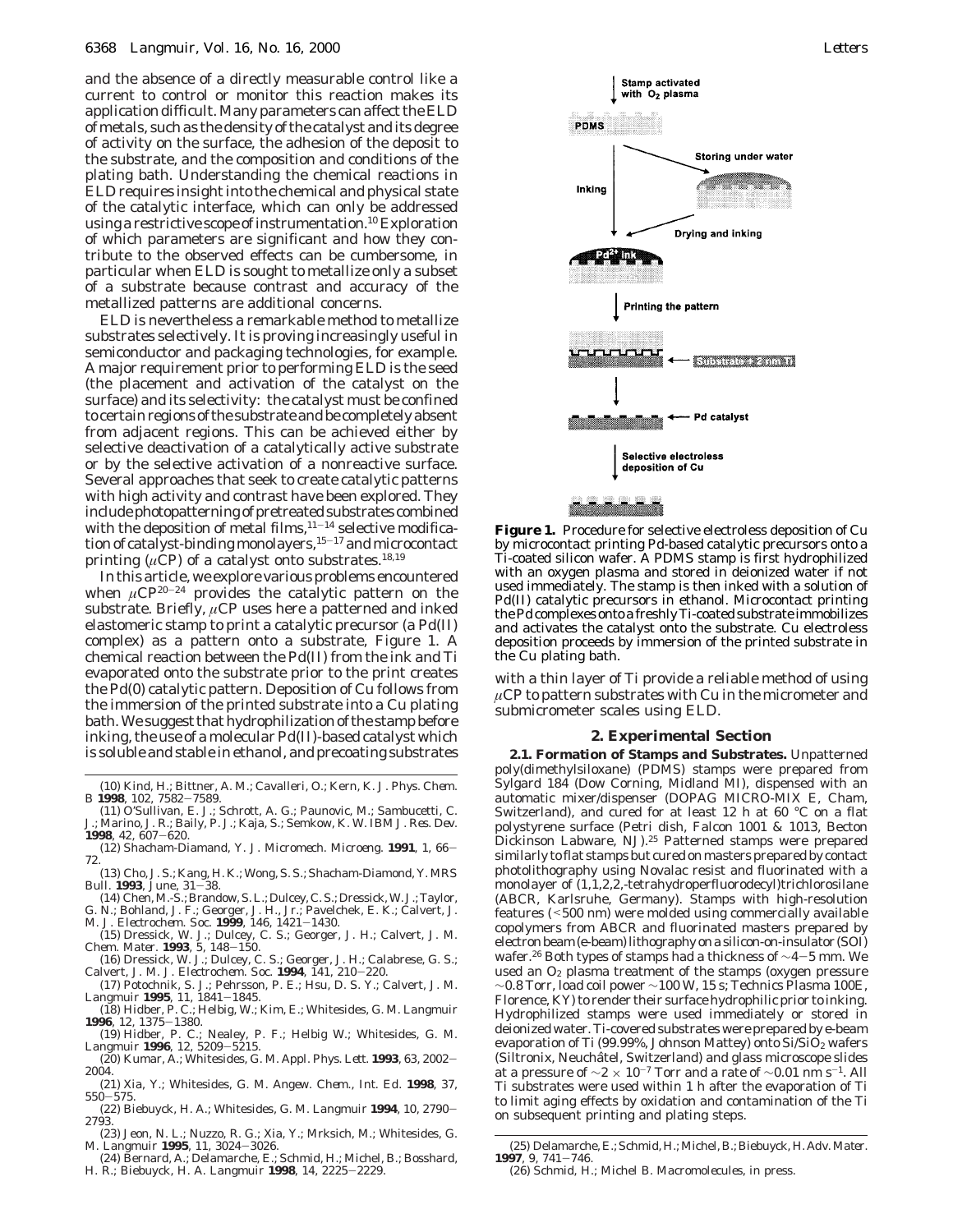**2.2. Inking and Printing.** The ink was made of solutions of bis(stearonitrile)palladium(II) dichloride  $[(CH_3-(CH_2)_{16}-CN)_2$ -PdCl<sub>2</sub>] in ethanol with concentrations ranging from 0.01 to 1.0 mM. All ink solutions were used within 6 h after their preparation to prevent oligomerization and evolution of the palladium(II) toward colloidal species (directly detectable by the change of color of the ink solution and by the precipitation of the colloids). The Pd complex was synthesized as follows: 1.0 g (5.6 mmol) of PdCl2 (Fluka) was dissolved in 6.0 g (22.6 mmol) of stearonitrile (Aldrich, recrystallized from 20 mL of ethanol) and stirred at 100 °C for 3 h. After cooling, 30 mL of pentane (Fluka) was added, and the Pd complex was filtered and washed with cold pentane. The stearonitrile-substituted complex was separated from  $PdCl<sub>2</sub>$ and metallic Pd by extraction with toluene (Fluka). Removing of the solvent yielded 2.9 g (4.1 mmol, yield: 73%) of bis- (stearonitrile)palladium(II) dichloride as a yellow powder. 1H NMR (DMSO-*d*<sub>6</sub>, 400 MHz)  $\delta$  (ppm): 0.83 (t, 6H, CH<sub>3</sub>), 1.28 (m, 56H, CH2), 1.52 (q, 4H, CH3-**CH**2), 2.42 (t, 4H, NC-**CH**2). 13C NMR (DMSO-*d*<sub>6</sub>, 250 MHz) *δ* (ppm): 14.11 (CH<sub>3</sub>), 16.28, 22.25, 23.51, 24.85, 28.20, 28.29, 28.83, 28.91, 29.14, 31.44, 120.96 (CN). Anal. Calcd for  $C_{36}H_{70}N_2PdCl_2$  (708.29 g mol<sup>-1</sup>): C, 61.05; Cl, 10.01; H, 9.96; N, 3.96; Pd, 15.02. Found: C, 60.68; Cl, 9.70; H, 10.16; N, 3.96.

Inking was achieved by covering a flat or patterned stamp with a 0.5 mM solution of the Pd complex in ethanol for 60 s and drying the stamp for 10 s under a stream of  $N_2$ . Inked stamps were used within ∼15 s of their inking. Printing was done by placing stamps on substrates by hand and removing them after a contact duration of 15 s. Each print used a new patterned stamp to prevent interference from the history of the stamps with the next print.

**2.3. Electroless Cu Deposition.** Cu solutions were prepared by dissolving 3 g of  $CuSO<sub>4</sub>$ , 14 g of sodium potassium tartrate, and 2 g of NaOH in 100 mL of distilled water.27 A 100-*µ*L portion of formaldehyde (37.2 wt %, Fluka) was added to 10 mL of the Cu solution to supply the reducing agent to the plating bath. Cu electroless plating baths were prepared immediately (∼30 min) prior to plating samples or series of samples. Printed samples were immersed in the Cu plating bath for 30-120 s at room temperature. The duration of plating was kept constant for a series of experiments. Plating was stopped by removing the sample from the bath and rinsing it with distilled water. Occasionally, small (100 nm) Cu particles were developed or deposited from the bath onto nonprinted areas of the sample and appeared in the optical microscope as a diffuse background. This problem was reduced or suppressed by filtration of the bath before plating with a 0.22-*µ*m pore filter (Millipore). Mechanical stirring and air bubbling were not used but could reduce "plating fog" of this type as well.<sup>28</sup> The Ti film between the Cu structures could be removed within a few seconds, if desired, by dissolution in 1% HF or other strong acids.

**2.4. Instrumentation.** Contact angles of water with substrates were determined with a Krüss (Hamburg, Germany) contact angle goniometer equipped with a motorized pipet (Matrix Technology, Nashua, NH). Advancing and receding angles were measured at three or more locations on each sample. Roughness measurements were performed with a commercial Nanoscope III AFM (Digital Instruments, Santa Barbara, CA) operated under ambient conditions in tapping mode. Optical inspection of the samples was carried out in reflection with a Leica Polyvar SC microscope equipped with a charge-coupled camera (3-CCD Donpisha, Sony) and a high-resolution (768  $\times$  512 pixels) frame grabber to digitize images (Image-Pro Plus, Version 1.3, Media Cybernetics). High-resolution patterns of plated Cu were examined using a Hitachi S-4000 scanning electron microscope (SEM). X-ray photoemission spectroscopy (XPS) spectra were acquired on a Sigma Probe VG Scientific spectrometer operating at a base pressure of  $\leq 10^{-9}$  mbar and equipped with a monochromatized Al K $\alpha$  source ( $E = 1486.6 \text{ eV}$ ). The X-ray spot was focused down to 100 *µ*m to perform a series of XPS measurements at several locations on the same sample. The analyzer had an angle of 45° to the sample, and samples were mounted on a

multisample holder stage for examination under the same conditions. Spectra are referenced to the C 1s peak at 285 eV. For all samples, survey spectra were acquired first with a pass energy of 80 eV, and high-resolution spectra for the various elements investigated were acquired in the same sequence for all samples with a pass energy of 40 eV. The comparison of the peak of Si 2p or Ti 2p acquired first and last for each sample indicated no noticeable damages on the surface of the sample during the measurements. XPS on PDMS stamps was done with a flood gun (∼1 *µ*A emission current) and partial pressure of Ar of ∼5 × 10-<sup>8</sup> mbar for charge compensation of these insulating samples.

#### **3. Results and Discussion**

Stamps for  $\mu$ CP must have the following features: they must provide a stable, accurate pattern for the printing of an ink on a substrate, they must have an affinity for the relevant molecules in the ink without being swollen or damaged by them, and finally they must conform to the substrate to provide a homogeneous derivatization of the substrate during printing. There is now experimental evidence that stamps with stable patterns down to 500 nm can be fabricated.25 When alkanethiols diluted in ethanol form the ink, these molecules partition in and on the stamp so that stamps can easily be loaded with an excess of reactant before printing.<sup>29</sup> Inking a PDMS stamp with a catalyst for ELD represents a different paradigm for µCP, however. Hidber et al.<sup>18</sup> have used colloidal Pd catalysts stabilized with tetraoctadecylammonium bromide dissolved in toluene for *µ*CP and plated catalytic patterns with success. We use in this work an alternative for the inking of the stamp: hydrophilization of the PDMS surface using an  $O<sub>2</sub>$ -based plasma increases the affinity between polar Pd(II) species and the stamp, Figure  $1.^{30-32}$ This treatment is simple and not detrimental to PDMS stamps because it oxidizes only a few nanometers of the surface of the stamp and preserves its elasticity and the accuracy of its pattern. Hydrophilization is a key step as it increases considerably the affinity between the stamp and a large variety of water and ethanol-soluble catalytic precursors for ELD. Once hydrophilic, stamps are subsequently inked with a solution of Pd(II) and used for printing or stored in deionized water to prevent the evolution of their surface toward a more hydrophobic-like state. The use of catalytic precursors soluble in water and ethanol is important because it represents an improvement over using solvents interfering with the chemical and topological integrity of stamps made in PDMS. Ethanol offers the additional advantage of drying and evaporating without leaving noticeable drying traces on the pattern of the stamp, in contrast to water-based inks, which dry over the surface of the stamp in a noncontrolled manner.

We synthesized a series of bis(alkylnitrile)palladium- (II) dichloride complexes as catalytic precursors for the ELD of Cu because (i) these complexes are simple to prepare and easy to reduce to Pd(0), (ii) Pd(0) is a strong catalyst for ELD of Cu, (iii) these Pd(II) catalytic precursors are soluble in ethanol, (iv) long alkyl chains on the nitrile ligands considerably improve the stability of the Pd(II) complexes in the ink versus the formation of colloidal species, and (v) molecular catalytic precursors may be

<sup>(29)</sup> Delamarche,E.;Schmid,H.;Bietsch,A.;Larsen,N.B.;Rothuizen, H.; Michel, B.; Biebuyck, H. *J. Phys. Chem. B* **<sup>1998</sup>**, *<sup>102</sup>*, 3324-3334.

<sup>(30)</sup> Chaudhury, M. K.; Whitesides, G. M. *Langmuir* **<sup>1991</sup>**, *<sup>7</sup>*, 1013- 1025.

<sup>(31)</sup> Chaudhury, M. K.; Whitesides, G. M. *Science* **<sup>1992</sup>**, *<sup>255</sup>*, 1230- 1232.

<sup>(27)</sup> Niino, H.; Yabe, A. *Appl. Phys. Lett.* **<sup>1993</sup>**, *<sup>60</sup>*, 2697-2699. (28) Sugihara, S.; Iwasawa, A.; Onose, K.; Yamaki, J. *J. Appl. Electrochem.* **<sup>1996</sup>**, *<sup>26</sup>*, 63-71.

<sup>(32)</sup> Ferguson, G. S.; Chaudhury, M. K.; Biebuyck, H. A.; Whitesides, G. M. *Macromolecules* **<sup>1993</sup>**, *<sup>26</sup>*, 5870-5875.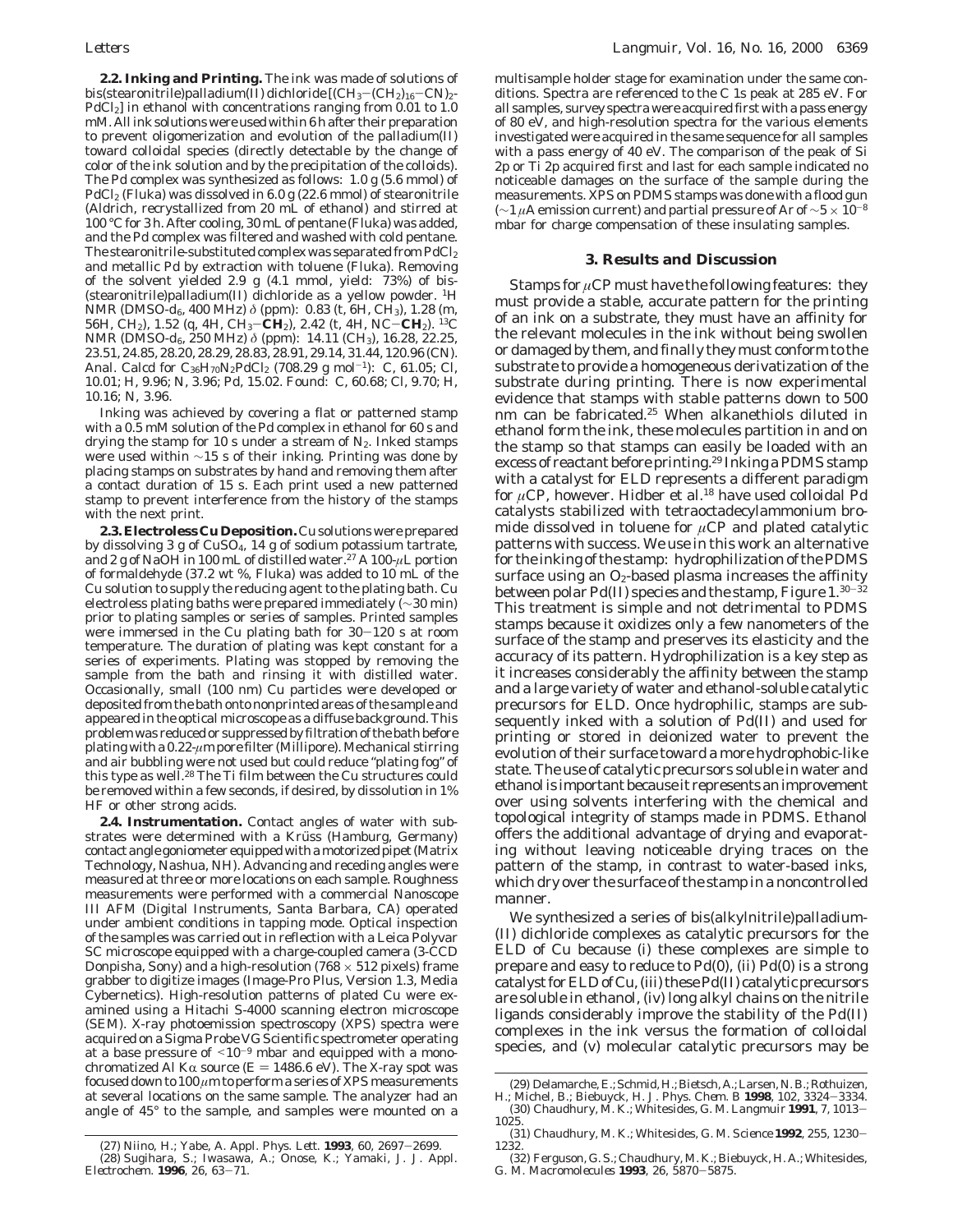printed at higher resolutions than colloidal species.<sup>33</sup> Interestingly, increasing the length of the alkyl part of both nitrile ligands did not improve the affinity between hydrophobic PDMS stamps and the catalytic precursor in the ink. We consequently used hydrophilic PDMS stamps and  $[(CH_3-(CH_2)_{16}-CN)_2PdCl_2]$  for all experiments because this complex is more stable in ethanol than its shorter analogues.

Transferring the catalytic precursor from the stamp after inking and drying to the substrate is the next step but is also critical for obtaining adhesive and high-quality deposits. Deposition of a catalyst for ELD usually follows the immersion of a preconditioned substrate in a solution of colloidal Pd and Sn particles. The preconditioning step can be simple or composed of a long series of dips and rinses resulting in a homogeneous fixation of the catalytic particles on the surface to be plated. The art of elaborating a successful ELD method lies therein. Here, we seek to use  $\mu$ CP to pattern the catalyst such that the scope of possible pretreatment of the substrate before printing is different from more conventional and proprietary approaches. Derivatization of surfaces carrying silanol (-SiOH) groups with*ω*-functionalized alkylsilanes proved useful in previous work for printing colloidal Pd onto the surface of oxides.<sup>18</sup> In our case,  $Si/SiO<sub>2</sub>$  was selected as a substrate because it has important technological applications, it is available pure and clean, it is not conductive nor active for ELD, it is compatible with silane-coupling chemistry, and a variety of analytical techniques can readily be performed on wafers. Microcontact printing the Pd(II) complex onto Si wafers cleaned with strong chemical oxidants, or sonicated with detergents and ethanol, or as received from manufacturers did not seem to lead to homogeneous ELD of Cu. Neither conventional pretreatment of the substrate with SnCl<sub>2</sub>, nor proprietary vendor treatments, nor etch-induced roughening of the substrates, nor silanization of the substrates was satisfactory for our application.

Ti was evaporated onto the wafers as an alternative to wet chemical treatments or cleaning. Evaporation of metals such as Ti on substrates is a well-defined and controllable method to derivatize a substrate. Ti, like Cr, is often used as an adhesion promoter for metals on oxides. Partially oxidized Ti can reduce Pd(II), and we hypothesized that it could bind Pd(II) during printing and reduce it to its metallic state.<sup>34</sup> Figure 2 reveals that the quality of the Cu deposits is optimal and similar when at least 2 nm of Ti have been evaporated onto the  $Si/SiO<sub>2</sub>$  wafers.<sup>35</sup> Interestingly, the quality of the deposits increases with the thickness of evaporated Ti despite equivalent inking, printing, and plating conditions for all experiments in Figure 2. This indicates that more active Pd is present on surfaces coated with more than 2 nm Ti because ELD of Cu represents a very sensitive diagnostic of how much catalyst is available and how active it is on the surface.

The roughness of a substrate can be an extremely important factor in influencing the quantity and the adhesion of a catalyst transferred to a substrate in ELD methods. Substrates are often roughened and etched prior to their derivatization with a catalyst for this reason. An atomic force microscopy (AFM) investigation of the



**Figure 2.** Dependence of roughness, contact angle, and thickness of a Ti layer evaporated onto a  $Si/SiO<sub>2</sub>$  wafer on the electroless deposition of Cu that followed microcontact printing a Pd(II) catalytic precursor onto the Ti surface. The roughness (open squares) of the Ti layer and its advancing (solid circles) and receding (open circles) contact angles with water are reported in the graph as a function of the Ti thickness. The optical microscope images show the quality of the electroless Cu deposits for some particular thicknesses of Ti. The roughness and wettability by water of the evaporated Ti layer do not correlate with the quality of the Cu electroless deposit, but rather 2 nm is the critical thickness of Ti necessary for good Cu deposits.

roughness of the substrates as a function of the Ti thickness suggests no evident correlation between the quality of the Cu deposits and the roughness of the modified substrates. Changes in this roughness seem marginal, and the quality of the Cu deposits is independent of this roughness for Ti films thicker than 2 nm. Similar to the roughening of substrates, changing their wettability can strongly influence their ability to interact productively with a catalyst from a solution. Substrates coated with only a few angstroms of Ti have an excellent wettability by water but have corresponding Cu deposits of mediocre quality. For this reason, the wetting properties of the substrates are not the determinant cause for getting highquality Cu, but Ti seems to play the role of a reactant during the printing of the Pd complex to the surface. We reproduced the results presented in Figure 2 in a single operation by evaporating Ti on a  $Si/SiO<sub>2</sub>$  wafer with a gradient of thickness from 0 nm up to ∼5 nm. This indicated that changes in the Cu quality are not induced by uncontrolled printing conditions or by aging effects of the plating bath or the Ti substrates. The adhesion of the Cu structures was measured by a standard Scotch tape test and followed the correlation between the quality of the Cu deposit and the thickness of Ti on the substrate: Cu is not removed by peeling off the Scotch tape when more than 2 nm of Ti is present on the surface.

XPS experiments in Figure 3 indicate that Ti provides two simultaneous advantages for *µ*CP of a Pd(II) catalyst onto a surface: Ti fixes and reduces the Pd(II), whereas

<sup>(33)</sup> Brandow, S. L.; Dressick, W. J.; Marrian, C. R. K.; Chow, G.-M.; Calvert, J. M. J. Electrochem. Soc. 1995, 142, 2233-2243.

Calvert, J. M. *J. Electrochem. Soc.* **<sup>1995</sup>**, *<sup>142</sup>*, 2233-2243. (34) *Standard Potentials in Aqueous Solution*; Bard, A. J., Parson, R., Jordan, J., Eds.; IUPAC: New York, 1985.

<sup>(35)</sup> Optical microscope images are shown here because the color of Cu is an important criterion for its quality: Cu plated poorly on thin Ti films ( $\leq 1$  nm) has a dark nonmetallic color. For a Ti layer thicker than 2 nm, the Cu metal deposits a bright, reddish color corresponding to thicker and metallic Cu.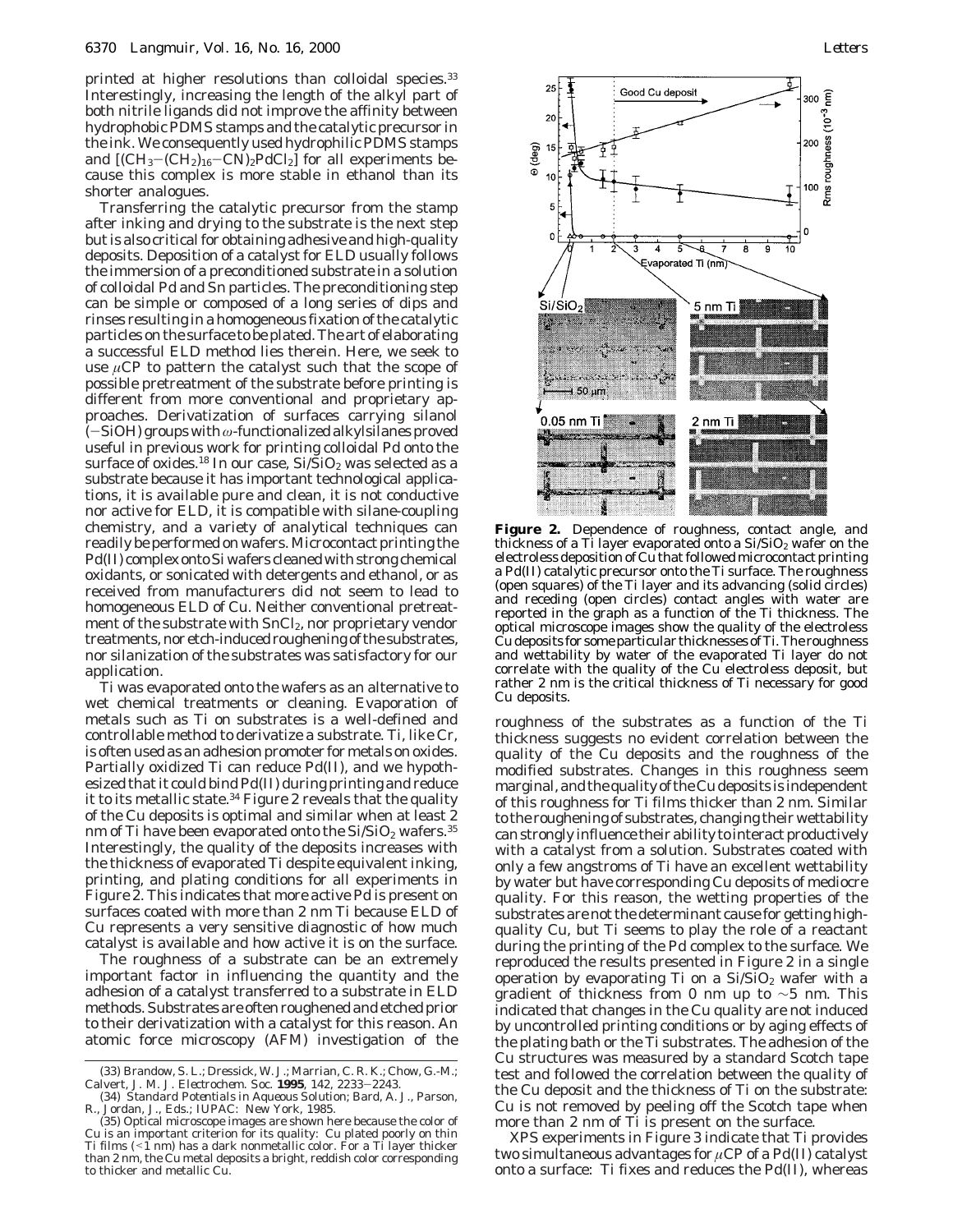

Figure 3. XPS survey and high-resolution spectra of the Pd 3d region of (A) Si/SiO<sub>2</sub> substrates and (B) 2.5 nm of Ti evaporated on the Si/SiO<sub>2</sub> substrates before and after microcontact printing a Pd(II) catalytic precursor and after immersion of the printed samples in an electroless Cu plating bath containing no Cu ("formaldehyde bath"). The action of the Ti layer evaporated prior to printing the Pd(II) catalytic precursor is dual: it reduces Pd(II) to metallic Pd during printing, and prevents its being washed off the surface during the immersion of the printed sample in the formaldehyde bath.

printing Pd(II) on the native oxide of a Si wafer renders it in the same oxidation state (II) as it was initially in the ink.36 Several approaches exist to place and fix a Pd catalyst on a surface. The majority of these techniques uses direct deposition of colloidal Pd and Sn species from solution on preconditioned substrates.<sup>1,4–9</sup> Activation of the catalyst on the surface can then proceed by reaction with hydrofluoroboric acids to liberate Pd atoms or clusters from the colloids. The fraction of the catalysts present in an oxidized state may additionally be reduced by reducing agents in the plating baths. We tried several of these approaches to *µ*CP catalytic patterns for ELD but always found low-quality Cu structures with poor resolution. Other interesting approaches involve the silanization of substrates with ligands for the fixation of Pd complexes from solution or placed on the substrate by printing.<sup>16,18</sup> We favored the evaporation of Ti in this work as it is a simple and reliable technique and may be more generally applicable to the fixation and activation of a large variety of catalytic precursors. Moreover, Ti can easily be selectively etched.

Figure 3B illustrates how Ti acts on the printed palladium. An equivalent amount of Pd(II) appears to transfer from the stamp to  $Si/SiO<sub>2</sub>$  and Ti on  $Si/SiO<sub>2</sub>$  but the Pd(II) is reduced to Pd(0) when Ti is present on the substrate and is not washed away after the substrate is immersed in the plating bath from which Cu was omitted. This reduction is consistent with the standard electrochemical potentials of partially oxidized Ti and Pd(II), but it also implies that fully oxidized Ti should lose its ability to coordinate and reduce  $Pd(II).<sup>34</sup>$  This was confirmed (i) by a complete oxidation of Ti evaporated on  $Si/SiO<sub>2</sub>$  in a  $O<sub>2</sub>$  plasma after which the surface behaved similarly to  $Si/SiO<sub>2</sub>$  and (ii) by the observation that exposure of Ti-coated substrates to ambient for more than a few hours reduced the benefits of the Ti evaporation considerably. Printing the Pd catalytic precursors directly onto  $Si/SiO<sub>2</sub>$  yields deposition of Pd on the substrate (XPS

spectra in Figure 3A). After immersion of the sample into the formaldehyde reducing bath, the Pd complexes are lost into the bath to a large extent, which accounts for the poor quality of subsequently deposited Cu.

We observed that changing the inking time of the stamp from a few seconds to 10 min does not affect the quality of the Cu deposit, indicating that the density and distribution of the catalytic precursor on the stamp surface remain comparable in either case. Three phenomena may account for this observation: (i) the stamp may be limited in its ability to incorporate the Pd(II) complex at its surface, (ii) the overall transfer may be limited by the printing time, or (iii) the reaction between Pd complexes and Ti on the surface is optimal and reaches completion. Changing printing times from 1 s to several minutes did not have obvious effects on the quality of the Cu-plated patterns. Immersion of Ti-coated substrates in a solution of the Pd(II) catalyst resulted in Cu deposits of slightly higher quality (denser and smaller Cu grains). This suggests that the stamp represents the limiting factor for printing the Pd(II) on the surface.

Figure 4 corresponds to the investigation using XPS of the amount of Pd(II) that can be inked onto the surface of a hydrophilized stamp and transferred by printing onto a Ti-coated substrate. Several stamps were prepared for the three different steps investigated in Figure 4, exposed to ultrahigh vacuum conditions, and analyzed under the same conditions. The principal components of the PDMS stamps after  $O<sub>2</sub>$  plasma treatment are oxygen, carbon, and silicon. The presence of an important peak of carbon at 285 eV denotes the presence of methyl groups on or near the surface of the siloxane polymer. This suggests that "reconstruction" of the oxidized air-polymer interface occurred after the plasma treatment and before the XPS experiments or that combustion of these groups by the  $O<sub>2</sub>$ plasma remains confined to a very thin surface layer.<sup>29-31</sup> Inking the stamp with a 0.5 mM solution of the Pd(II) in ethanol for 30 s provides an observable quantity of catalytic precursors. The broadening of the Pd 3d region is due to a slight charbonnier, M.; Alami, M.; Romand, M. *J. Appl. Electrochem.* (36) Charbonnier, M.; Alami, M.; Romand, M. *J. Appl. Electrochem.* (36) precursors. The proadening of the rample during data acquisition.

**<sup>1998</sup>**, *<sup>28</sup>*, 449-453.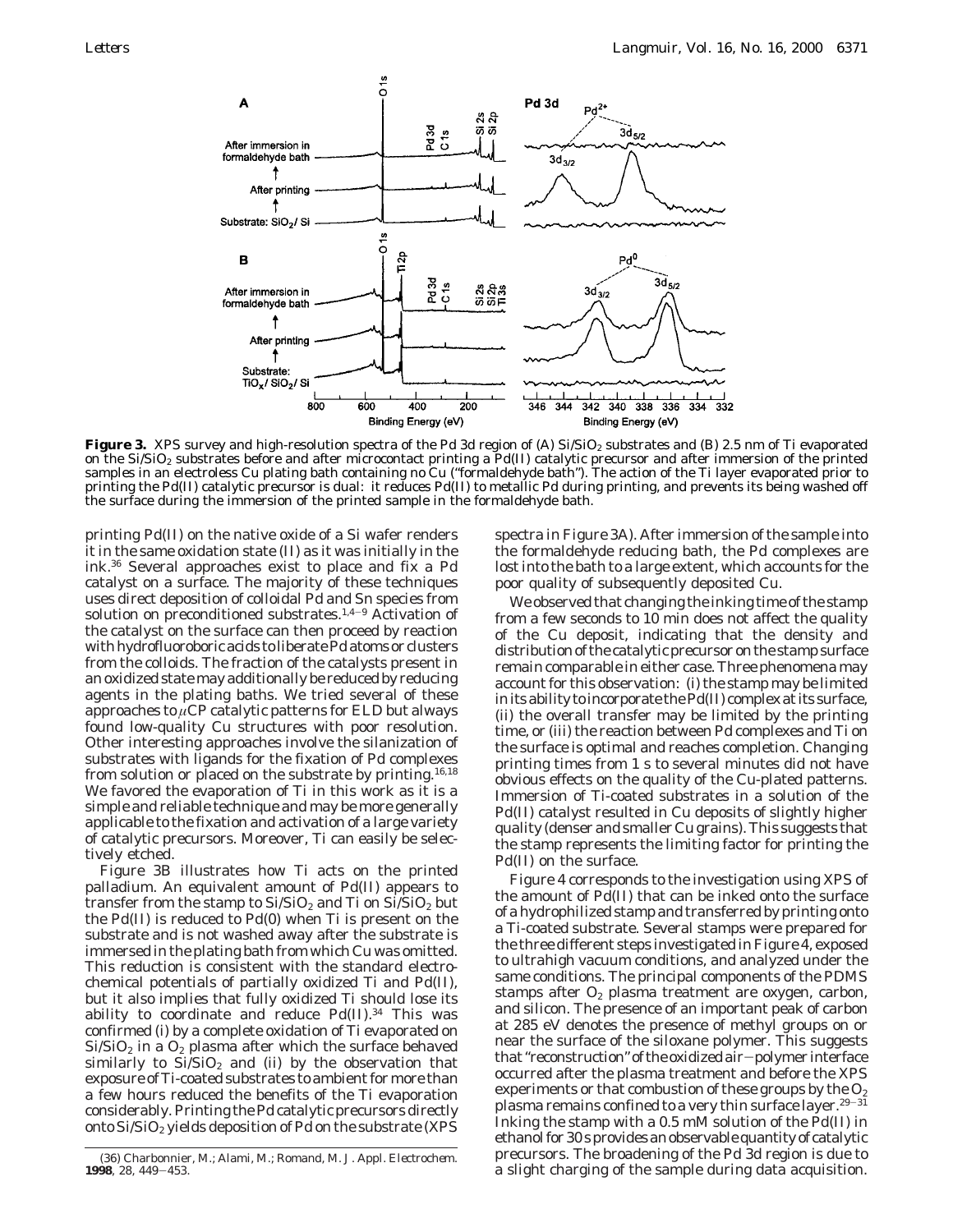

**Figure 4.** XPS survey and high-resolution spectra of the Pd 3d region before and after inking, and after printing a hydrophilized stamp inked with a 0.5 mM ethanolic solution of  $[(CH_3-(CH_2)_{16}-CN)_2PdCl_2]$  onto Ti-pretreated Si/SiO<sub>2</sub> wafers for 30 s. After inking, the catalytic precursor remains in the +II oxidation state and apparently transfers entirely from the stamp to the substrate after printing.

Taking this charging into account, the species found on the stamp could always be attributed to Pd(II). No palladium apparently remains on the stamp after printing. The XPS results in Figure 4 are qualitative in nature but demonstrate that it is possible to ink a hydrophilic PDMS stamp with the Pd(II) complex and that its transfer during printing appears to be complete. The quantity of Pd(II) on the inked stamp was variable<sup>37</sup> but could never be increased noticeably by increasing the duration of the plasma oxidation, the concentration of the complex in the ink, or the duration of inking. This reinforces the idea that the stamp is limited in its ability to capture the complex during inking. Two coinciding factors contribute to this limit. First, the solubility of the Pd(II) compound in the PDMS stamp is poor. In contrast to *µ*CP alkanethiols on gold, no multiple printing is possible without reinking the stamp. No reserve of Pd(II) exists in the bulk of the stamp, which could progressively release Pd by diffusion. Second, the affinity between nonhydrophilized PDMS stamps and the Pd complex is very low: not enough palladium for good ELD of Cu could be transferred when using a nonhydrophilized stamp. The hydrophilic layer on the plasma-treated stamp provides a small reservoir for the catalytic precursor. The depth of this hydrophilic layer cannot be increased noticeably with a treatment such as an  $O_2$  plasma because the plasma apparently forms a self-passivating silicate layer on the surface of the stamp.30,31

The resolution and accuracy of Cu patterns produced by ELD and *µ*CP, in addition to the quality, homogeneity, and adhesion to the substrate of Cu deposits, are important criteria to evaluate the virtues of this technique. The SEM image in Figure 5A demonstrates that microcontact printing of the Pd(II) catalytic precursor can lead to Cu structures with a line width of 170 nm when highresolution stamps provide the pattern.26 The size of the Cu grains is between 80 and 120 nm in width and thickness. The very high contrast indicates that no catalyst has diffused away from the zones of print and that ELD of Cu remained confined to the catalytic areas of the substrate. Printing  $[(CH_3–(CH_2)_{16}-CN)_2PdCl_2]$ , which has a higher molecular weight (708.29 g mol<sup>-1</sup>) than printing eicosanethiol (314.62 g mol<sup>-1</sup>) on gold, may be beneficial for the fabrication of high-resolution patterns by *µ*CP without the need to invert patterns and improve inking



500 nm

| В                   |  |  |
|---------------------|--|--|
|                     |  |  |
|                     |  |  |
|                     |  |  |
|                     |  |  |
|                     |  |  |
| $500$ <sub>nm</sub> |  |  |

**Figure 5.** Scanning electron microscope images of electroless Cu deposits at an early stage over a high-resolution microcontact print of  $[(CH_3-(CH_2)_{16}-\tilde{C}N)_2PdCl_2]$  onto a Ti-coated Si/SiO<sub>2</sub> wafer. In both cases, the Cu lines match with accuracy and contrast the (A) 170-nm and (B) 500-nm-wide lines that were present on the stamps used here.

schemes or to optimize inking/printing conditions.<sup>29,38</sup> We found in general that optimization of the concentration of the Pd complex in the ink and of the duration of the print was less important than when printing eicosanethiol on gold, suggesting that the Pd ink had little diffusion on the substrate during printing. Cu grains of 170 nm appear to be continuously connected and form the lines in these samples. It is equally possible to form 170-nm nonplated gaps with high resolution and contrast, Figure 5B. There, the distribution of the Cu grains in the 500 nm lines suggests that the catalytic pattern underneath is homogeneous. The thickness of the Cu structures in both images is ∼100 nm. It is difficult in these experiments, however, to deconvolve the influence of the plating conditions (strength, stirring, temperature, and stability of the bath) on the highest achievable resolution of *µ*CP for Cu ELD, but the particle grain size of Cu can range, in the limit, (37) XPS indicated that the amount of Pd(II) present on inked stamps between 5 and 200 nm for deposits onto activated

varied within 20%. Interestingly, this variability had no influence on the quality of the Cu deposit. This suggests that the critical amount of of Pd on the sample to have good catalytic activity was reached in all cases.

<sup>(38)</sup> Libioulle, L.; Bietsch, A.; Schmid, H.; Michel, B.; Delamarche, E. *Langmuir* **<sup>1999</sup>**, *<sup>15</sup>*, 300-304.